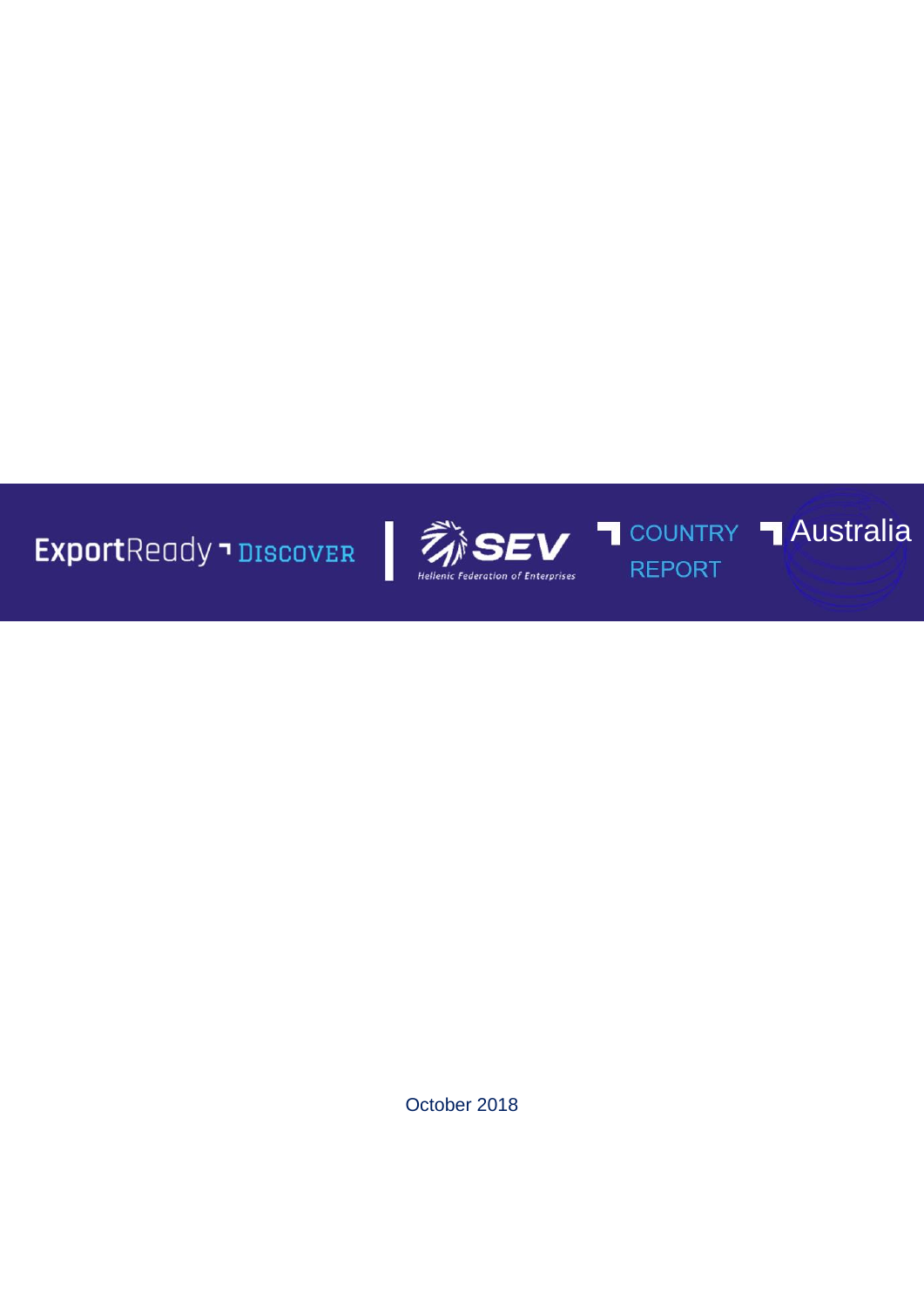





**REPORT** 

## **Contents**

#### **For further information**

Division of Industry, Growth, and Infrastructure

in

v

 $\frac{You}{fanh}$ 

**©** 

SEV Hellenic Federation of Enterprises

 $\left| \cdot \right|$ 

T. +30 211 5006 131

E. ir@sev.org.gr

Follow us on: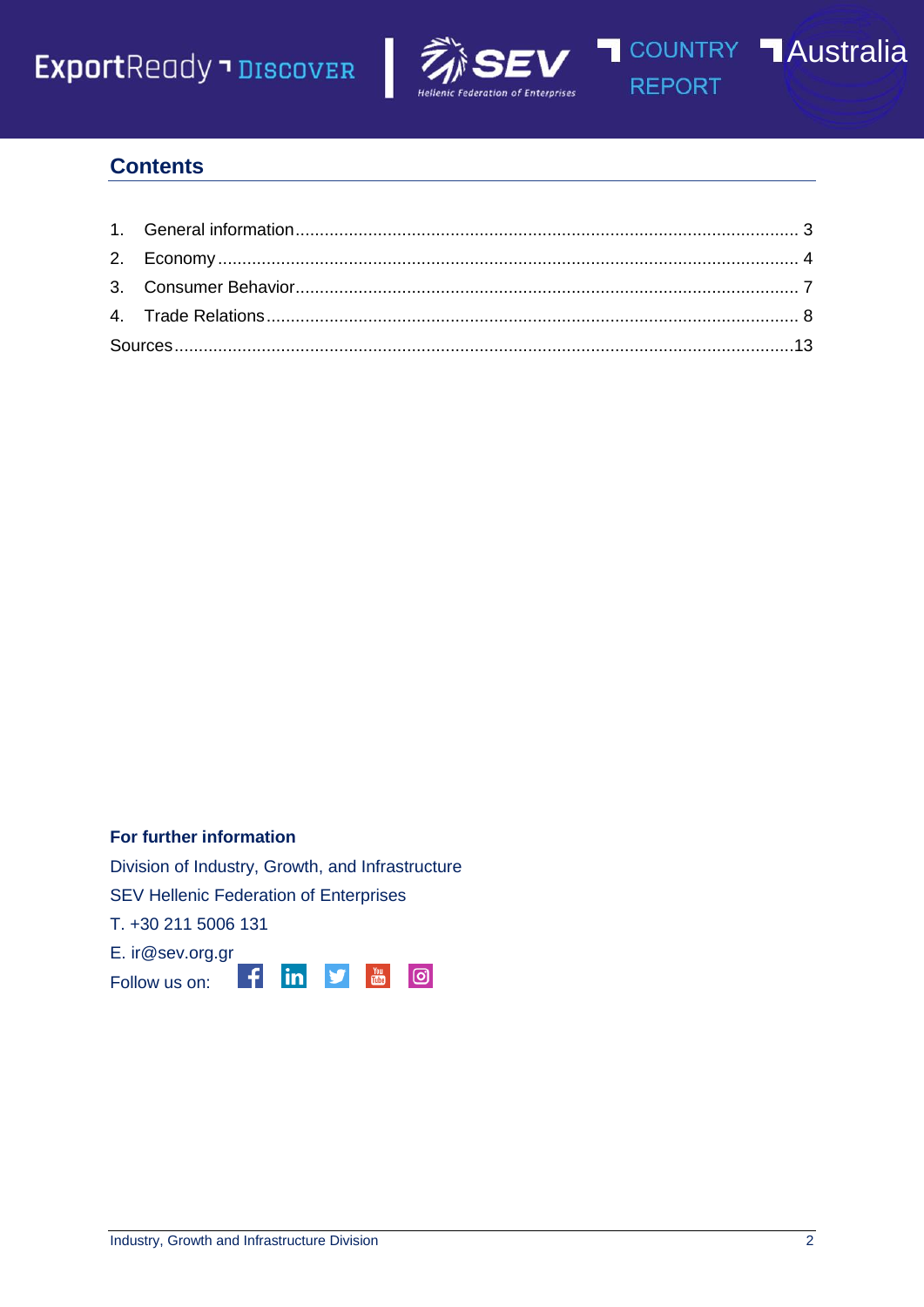

**REPORT** 

## <span id="page-2-0"></span>**1. General information**

## **1.1 Population**

- Total Population: 24,210,809
- Population of main urban zones: Sydney (3,908,643); Melbourne (3,707,529); Brisbane (1,874,426); Perth (1,627,576); Adelaide (1,103,979); Gold Coast (533,659); Canberra (391,473)
- Ethnic Origins: Australia is a multicultural nation with more than 170 different nationalities whose diversity is continually growing. 92% of the population is of European origin (mostly English, Irish, Scottish, Italian and Greek), with 7% of Asian origin and 1% who identify as Indigenous Australian. (Australian Bureau of Statistics - ABS).
- Religion: Protestant 30%; Catholic 25%; Unspecified 9%; Buddhist 2.5%; Muslim 2.2%.
- A declining majority of people (58% according to certain surveys) say they are Christian. Most Protestant Churches, except the Anglican Church, have merged to form the Uniting Church; the Catholic Church has a large following. There are also non-Christian minorities. 20% of the population say they are non-believers. While traditional Aboriginal religions exist and are closely linked to culture and the land, many Indigenous Australians were converted to Christianity after Australia's colonisation.

## **1.3 Language**

- Official Language: The official language of Australia is English. English is also the common language in different sectors such as the legislature, justice, administrative services, work and correspondence.
- Other Languages Spoken: In Australia minority groups use more than 200 languages including the Aborigine languages and immigrant languages (Italian, Greek, Cantonese, Lebanese, Vietnamese, Turkish, etc.)
- Business Language(s): English

## **1.4 Government**

 Type of State: The Commonwealth of Australia is a Federal State of 6 States and 2 Territories based on a parliamentary democracy.

## **1.5 Currency**

- National Currency: Australian Dollar (AUD)
- $\bullet$  1 AUD = 0.6154 EUR, 1 EUR = 1.6249 AUD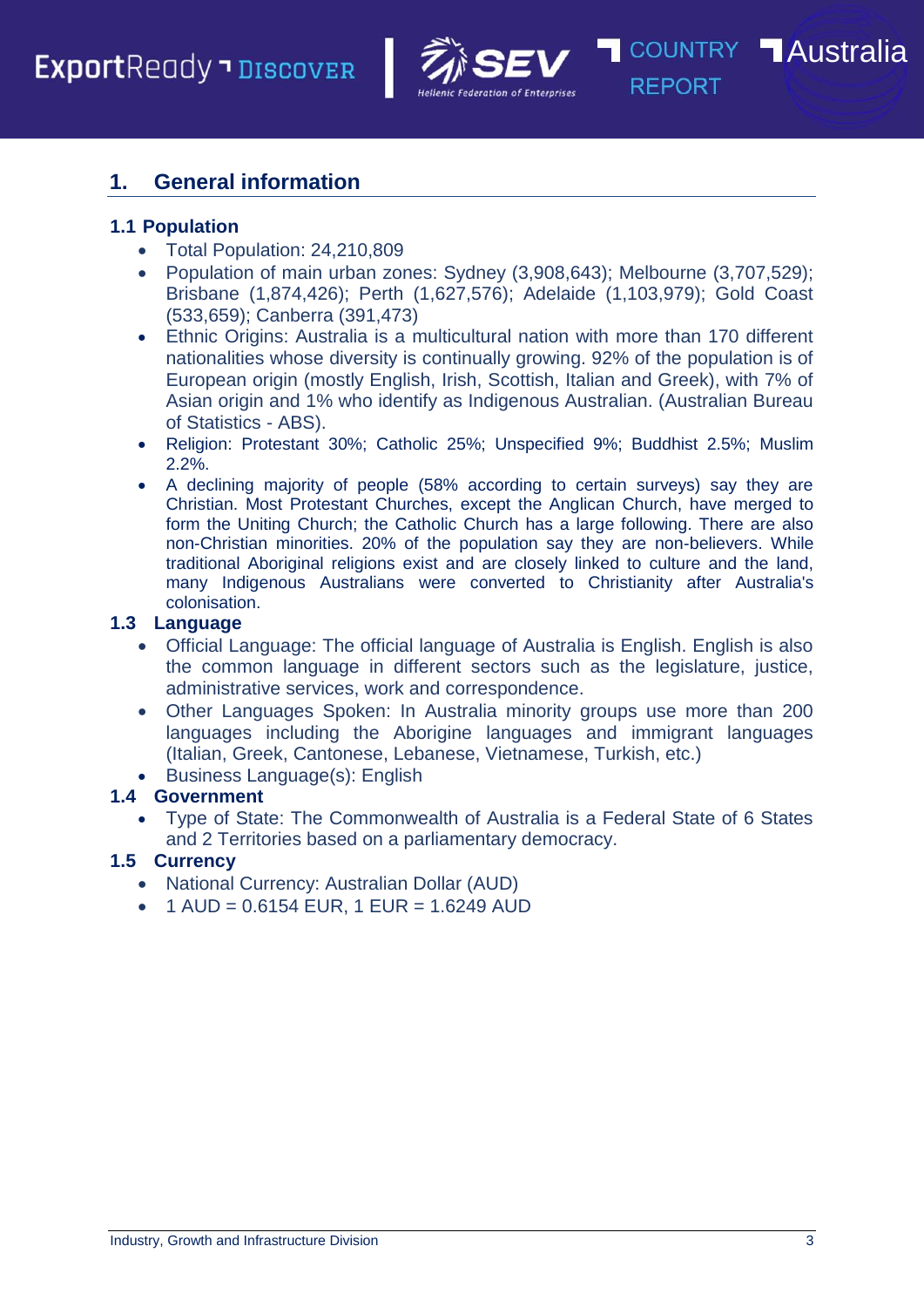

**COUNTRY Australia REPORT** 

## <span id="page-3-0"></span>**2. Economy**

#### **2.1 General Overview**

The Australian economy experienced 28 years of uninterrupted economic growth (it was the only country of the OECD that did not enter into recession during the financial crisis), holding one of the highest growth rates of the developed world and being the world's 13th largest economy. The economy continues to be driven by business and government spending, while households and the consumer sector struggle amid low wages growth (generally, consumer spending represents almost 60% of the economy).

The country also benefits from large-scale exports of agricultural products and a vigurous financial sector. For 2018/19, the Australian Treasury foresees a real GDP growth of 3%, as it expects household consumption to rebound following a continued strengthening in the country's labour market.

In 2017, the inflation rate in Australia was around 1.9%, while wages grew by 2.1%. The Australian net debt is still low by international standards, at 18.9% of GDP in the fiscal year 2016–17. Based on the official government's budget forecasts, it is set to peak in 2017–18 at 19.2%, and then gradually decline. Nevertheless, the IMF has recently warned Australia about its high level of household debt (which has risen to 100% of GDP, well ahead of other advanced economies where the ratio is around 63%).

The Government is seeking to increase national appeal relative to its Asian competition in international trade. At the same time, to boost the economy, Australia is increasing its economic integration with Asia. Australia's economy is increasingly dependent on China (even more now that the free trade deal between the two countries came into effect). As such, despite increasing integration, Australia is keeping an eye on Chinese investments: recently, the country rejected a project aiming to entrust the entire electrical network of an Australian state to a Chinese consortium. A similar decision was taken concerning the largest ranch in the world (2.5% of the farmlands in the country). Nevertheless, a report from Sydney University and KPMG shows that 103 deals were signed between Chinese and Australian companies in 2016, marking a new record.

The unemployment rate - at 5.6% - is quite low: according to the Australian Bureau of Statistics, approximately 725.000 Australians are currently unemployed and the rate is falling. However, the ABS also reported that underemployment - defined as people who want to work more - was rising instead: Australia now has 1.1 million underemployed people, which is part of a global trend that is weighing on wage growth. On the other hand, Australia must face an ageing population and climate issues: as an example, the Great Coral Reef lost 20% of its coral due to a catastrophic bleaching situation. Also, the country is one of the largest polluters in the world. Facing international pressure, Australia has committed to developing its nuclear energy sector in order to reduce its greenhouse gas emissions.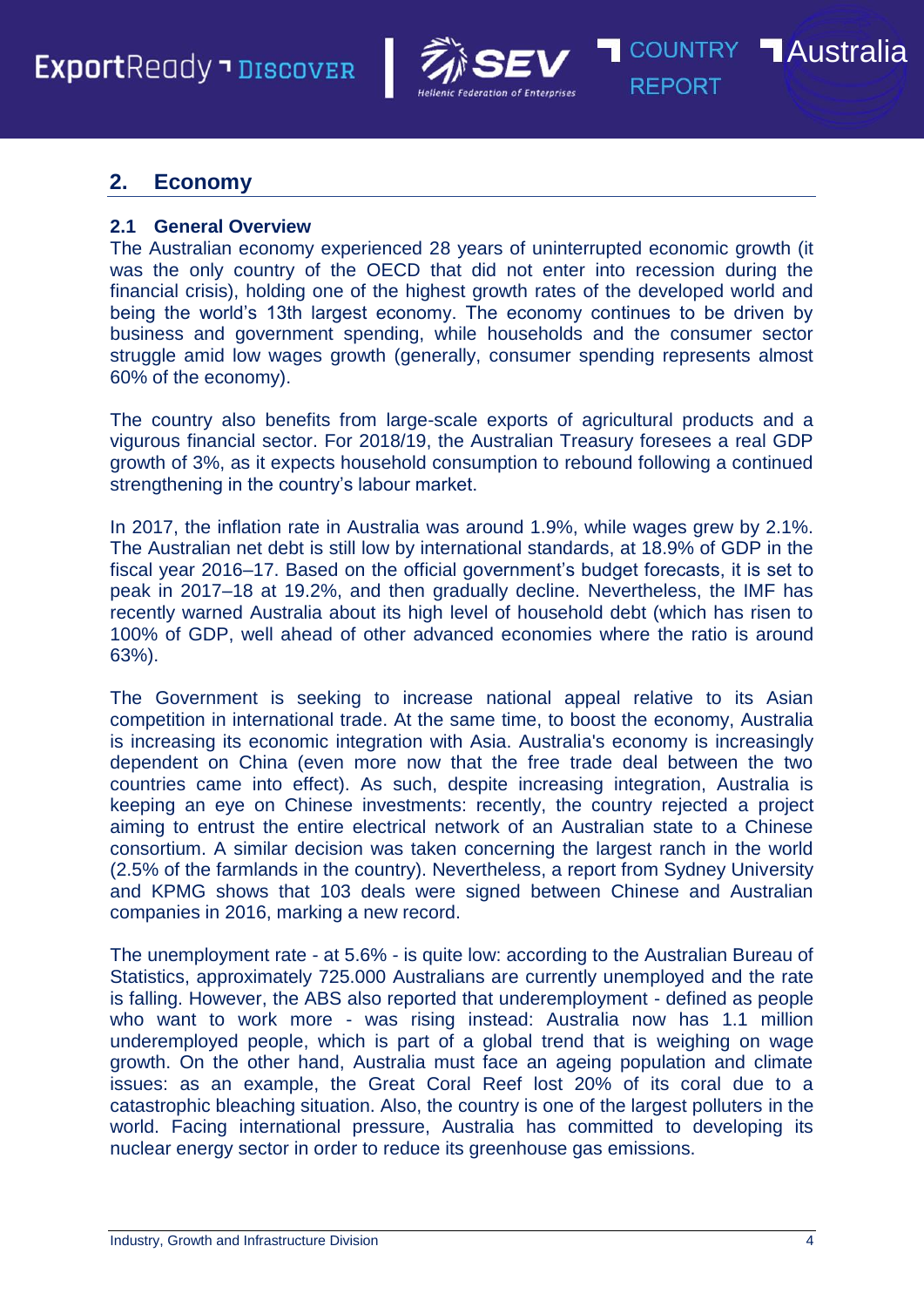## **Export**Ready **DiscovER**



|                                                                 |          |          | Hellenic rederation of Enterprises | .        |          |
|-----------------------------------------------------------------|----------|----------|------------------------------------|----------|----------|
| <b>Main</b><br><b>Indicators</b>                                | 2015     | 2016     | 2017                               | 2018(e)  | 2019(e)  |
| <b>GDP</b> (billions<br>$\boldsymbol{USD}$                      | 1,229.94 | 1,261.65 | 1,390.15                           | 1,482.28 | 1,564.29 |
| <b>GDP</b> (Constant<br>Prices, Annual %<br><i>Change</i> )     | 2.4      | 2.5      | 2.2                                | 2.9      | 3.0      |
| <b>GDP</b> per<br>Capita (USD)                                  | 51,220   | 51,737e  | 56,135e                            | 58,941   | 61,251   |
| <b>Inflation</b><br>Rate $(\% )$                                | 1.5      | 1.3      | 2.0                                | 2.2      | 2.4      |
| <b>Unemployment</b><br>Rate $%$ of the<br><b>Labour Force</b> ) | 6.1      | 5.7      | 5.6                                | 5.4      | 5.2      |

*Table 1: Main Economic Indicators. Source: IMF – World Economic Outlook Database, 2018*

## *Strengths*

- Large natural resource endowments
- Strong infrastructure and business environment
- Proximity with Emerging Asia
- Low public debt
- Top touristic destination

#### **Weaknesses**

- Dependent on Chinese demand and commodity prices evolution
- Highly exposed to a change in climate and to natural hazards
- External vulnerabilities stem from chronic current account deficit and high external debt
- High household debt (above 180% of disposable incomes)

## **2.2 Structure of the Economy**

The services sector occupies a dominant position in the Australian economy, contributing 70.3% to the GDP and employing 70% of the workforce. The biggest growth in this sector has been the rise of business and financial services (holding the world's sixth largest pool of managed fund assets). Health care and social assistance have also given a fundamental contribution to growth.

Agriculture employs 2.6% of the workforce and contributes 3.6% to the GDP. However, the agricultural and mining sectors are the most important for exports: Australia is a vast agricultural country and one of the world's main exporters of wool, meat, wheat and cotton. The country is overflowing with mineral and energy raw materials, which secure substantial revenues when exported (Australia is the world's largest producer of iron ore, gold and uranium and will soon become the world's largest LNG exporter). It has the world's largest reserves of numerous strategic resources, such as uranium, of which it holds 40% of the world's confirmed reserves.

Traditionally, Australia is an importer of finished goods. Its industrialisation is fairly recent, a fact which explains the small scale of its manufacturing sector. Nevertheless, it is characterised by high productivity levels, with 75% of the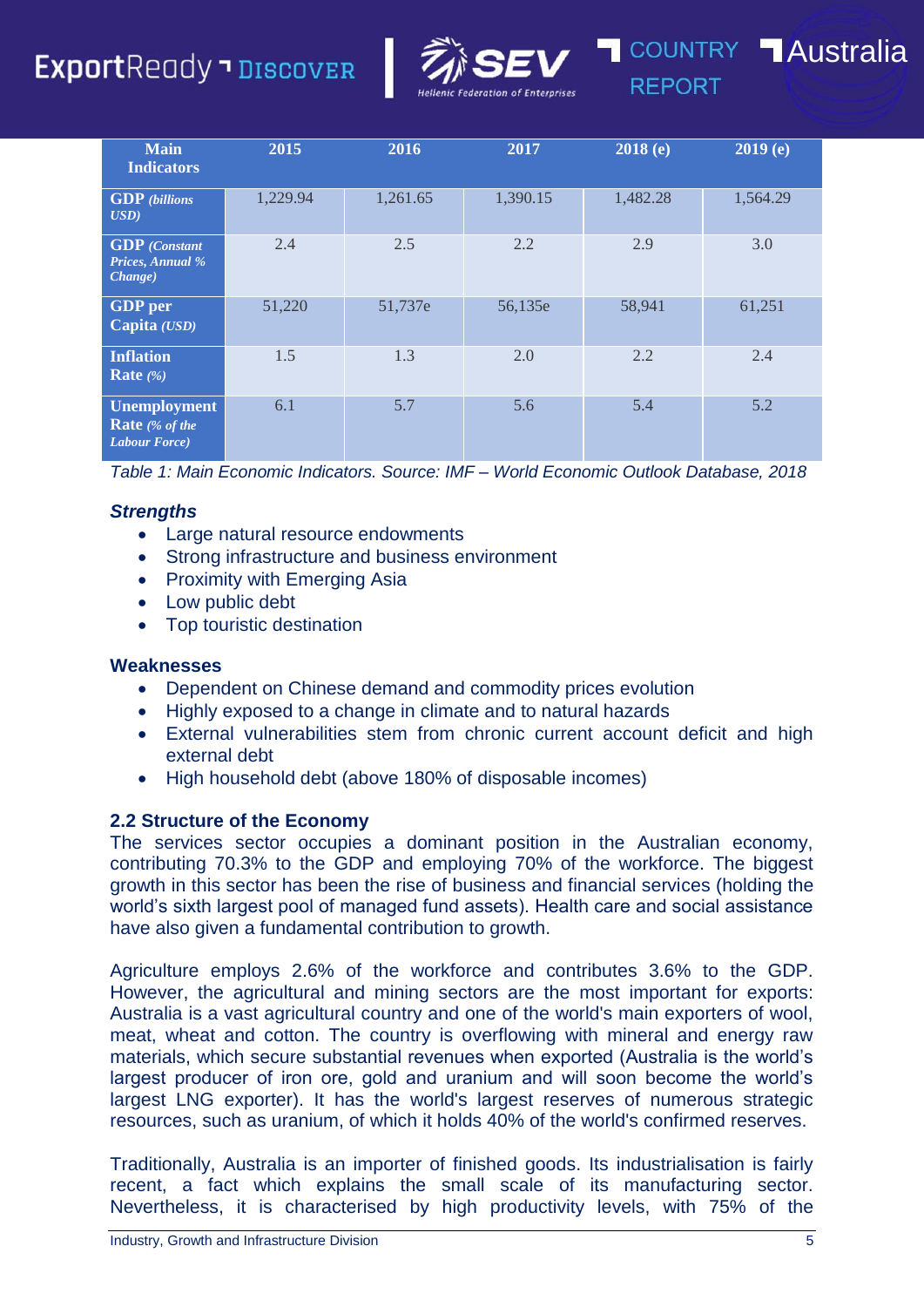

**REPORT** 

industries rating above the global average. The industrial sector employs about onefifth of the workforce and contributes slightly more than a quarter to GDP (26.1%). The manufacturing industry is built around the food industry (approximately one-fifth of the workforce), machinery and equipment (around 20%), metal processing and metal goods (nearly 20%) and the chemical and petrochemical industries (slightly more than 10%).

| <b>Breakdown of</b><br><b>Economic Activity</b><br><b>By Sector</b> | <b>Agriculture</b> | <b>Industry</b> | <b>Services</b> |
|---------------------------------------------------------------------|--------------------|-----------------|-----------------|
| <b>Employment By</b><br>Sector (in % of Total<br>Employment)        | 2.6                | 19.1            | 78.3            |
| Value Added (in % of<br>GDP                                         | 2.8                | 24.3            | 73.1            |
| Value Added (Annual<br>% Change)                                    | 16.3               | 2.2             | 3.1             |

*Table 2: Economic Activity by Sector Source: World Bank, 2016*

#### **2.3 Investment Environment**

After an economic slowdown due to the international financial crisis, FDI flows to Australia have been strong since 2011 (with the exception of 2015), driven by the energy sector. According to the World Investment Report 2018 published by UNCTAD, Australia is the world's 8th top economy in terms of FDI inflows in 2017, wining 1 place compared to 2016. In 2017, FDI inflows remain steady, with a small decrease of 3%, while the global trend was down by 23%. Inflows reached 46 368 millions in 2017, and stocks increased by 15% to attain 662 296 millions of dollars.

Main investing countries are the US, Japan, the UK, the Netherlands, China and Singapour, which represents more than 70% of the Australian FDI stocks. These investments are mainly oriented towards the mining sector, manufacturing, wholesale and retail trade, finance and insurance services and real estate.

Australia is one of the most open countries to foreign direct investment among OECD member states, with FDI representing over a third of the country's GDP. This is because of its economic liberalism, stability, the transparency of its legal system and strong economic growth over the last 25 years, which compensate for the narrowness of its market and its geographic isolation. Australia recently introduces a series of changes to its foreign investment framework by simplifying the regulation. Furthermore, Australia was ranked 14th out of 190 countries in the World Bank ranking for business climate Doing Business 2018.

| <b>Foreign Direct</b><br><b>Investment</b>     | 2015    | 2016    | 2017    |
|------------------------------------------------|---------|---------|---------|
| <b>FDI</b> Inward Flow ( <i>million</i><br>USD | 20,463  | 47,756  | 46,368  |
| <b>FDI</b> Stock (million USD)                 | 537,743 | 576,777 | 662,296 |
| Number of Greenfield                           | 384     | 404     | 407     |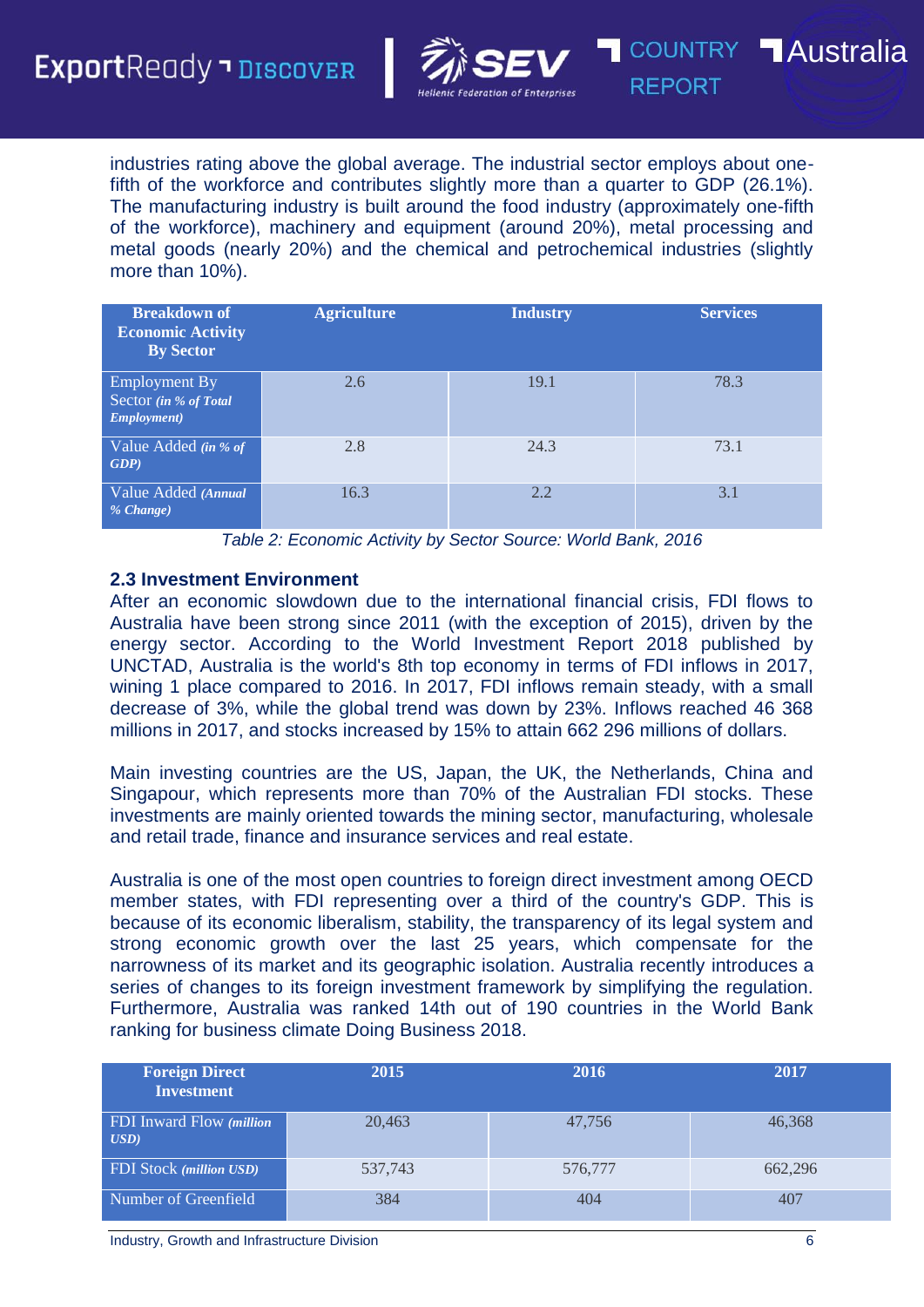



| Investments***                    |      |      |     |
|-----------------------------------|------|------|-----|
| FDI Inwards (in % of<br>$GFCF***$ | 6.U  | 15.3 | n/a |
| <b>FDI</b> Stock (in % of GDP)    | 43.6 | 45.8 | n/a |

*Table 3: Foreign Direct Investment. Source: UNCTAD*

#### **2.4 Taxation**

GST: Goods and Services tax Tax Rate10%

#### Corporate Taxes

Company Tax: 30% or 27.5% (companies with annual turnover below AUD 2 million)

## <span id="page-6-0"></span>**3. Consumer Behavior**

Australia has substantial liquid assets, a high standard of living, and a population among which there is a strong demand for high value products from Asia, North America and Europe.

Australians value healthy products and are willing to pay more for these goods. As national production does not cover all their needs, consumers are receptive to imported products.

The decision to buy is principally determined by the price factor in Australia. At the same time, the Australians' increasing interest in quality, the growing impact of fashion phenomena fuelled by the media and advertising, make 'authentic' products, brand names and top of the range goods particularly popular.

Consumers have remained fairly optimistic, as reflected by continued growth in spending. In fact, fewer consumers are cutting back on non-essentials: around 25% of consumers aren't prepared to spend less on "lifestyle" purchases and young people are no more willing to cut their spending than middle aged Australians.

Areas where consumers were most prepared to spend less include take-away food, transport and alcohol.

Consumers' growing health awareness is driving the demand for healthier food and beverages and a healthier lifestyle in general.

Australians are avid online shoppers, often buying from foreign retailing sites. Australia can also be seen as a pilot market. An increasing number of companies who want to penetrate the American market use Australia as a test zone. Their investment is limited and modes of consumption are very similar.

With a GDP per capita of USD 46.790, Australian consumers tend to have high consumption habits. Their purchasing power is particularly high and has grown by more than 43% in 15 years.

While household debt is also high, domestic consumption sustains the country's growth. European trends are popular and emulated in their purchases.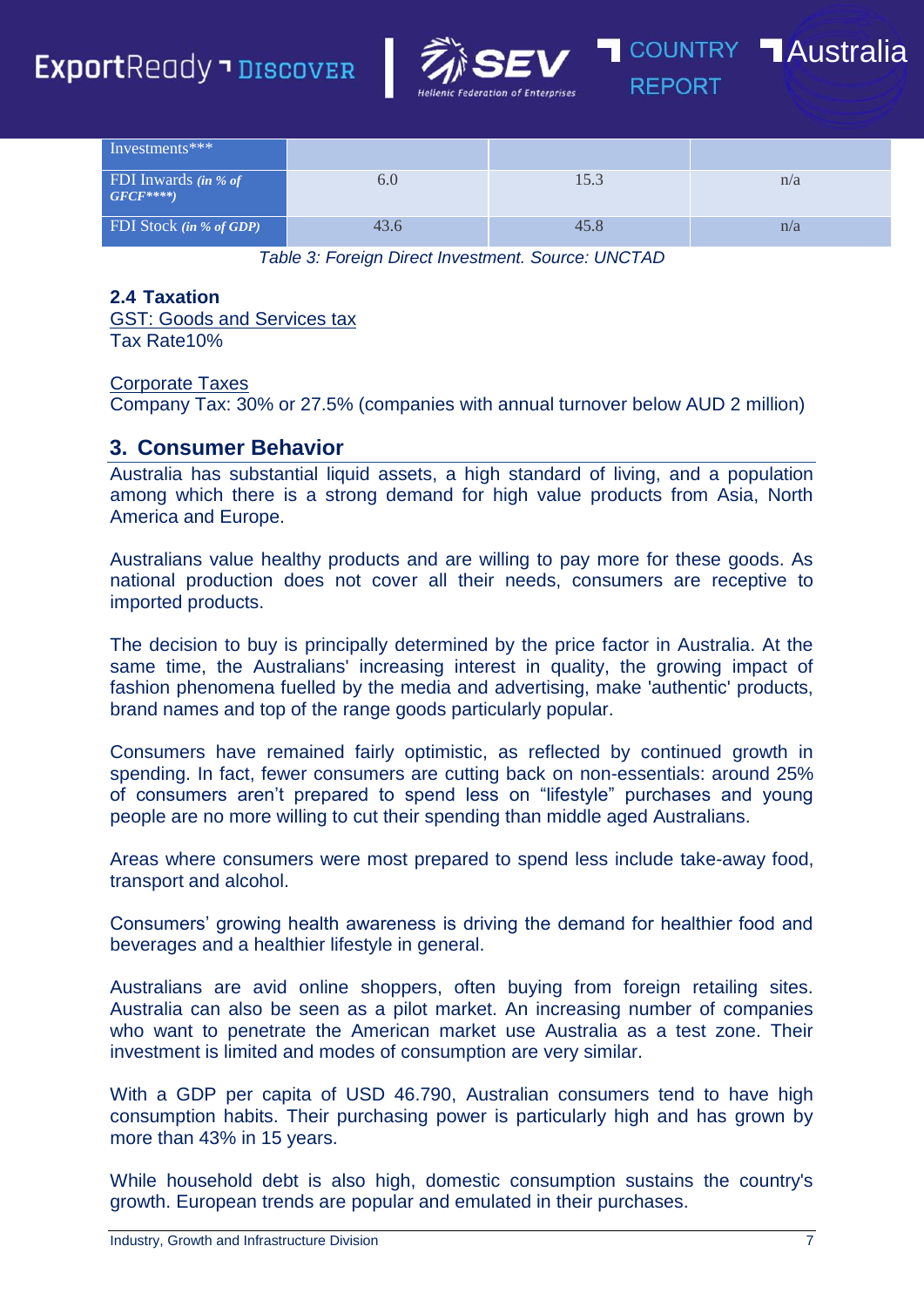

**REPORT** 

Australian consumers like new products and alternative ones. They are what is called 'early adopters', fond of new technologies.

Australians are increasingly concerned with their health and the environment. Consequently, demand is rising for fresh and organic foodstuffs, environmental markets and products linked to energy saving technology.

Over the next several decades, population ageing will have a range of implications for Australia, including health, size of the working-age population, housing and demand for skilled labour.

## <span id="page-7-0"></span>**4. Trade Relations**

#### **4.1 Imports-Exports**

Australia is very open to international trade. The country's trade balance was characterised by a structural deficit until 2007, but since then the country has been alternating between periods of surplus and deficit. Structurally, foreign trade is highly dependent on the Chinese economic situation, the prices of raw materials and the value of the Australian dollar.

In 2017 Australia exported USD 229.7 billion worth of goods (thus exports accounted for about 18.6% of total Australian GDP). Australia's most valuable exported products are iron ores and concentrates followed by coal, petroleum gases gold. The country also exported meat (4% of total exports) and cereals (2.9%).

Having imported good for USD 221.4 billion, overall Australia generated a trade surplus of USD 8.4 billion in 2017. The main imports have been vehicles - especially cars - trucks and automotive parts or accessories. The main customers of Australia were China (29.6%), Japan (10.3%), South Korea (5.5%) and India (4.4%); while imports arrived mainly from China, the U.S., Germany and Thailand.

| Foreign<br><b>Trade</b><br><b>Indicators</b>       | 2012    | 2013    | 2014    | 2015    | 2016    |
|----------------------------------------------------|---------|---------|---------|---------|---------|
| Imports of<br>Goods (million<br>$\boldsymbol{USD}$ | 260,940 | 242,140 | 236,933 | 208,419 | 196,150 |
| Exports of<br>Goods (million<br>$\boldsymbol{USD}$ | 256,675 | 252,981 | 241,238 | 188,445 | 190,271 |
| Foreign<br>Trade (in % of<br>GDP                   | 42.6    | 40.6    | 41.9    | 40.8    | 40.0    |

*Table 4: Foreign Trade*

*Source: WTO – World Trade Organization, World Bank*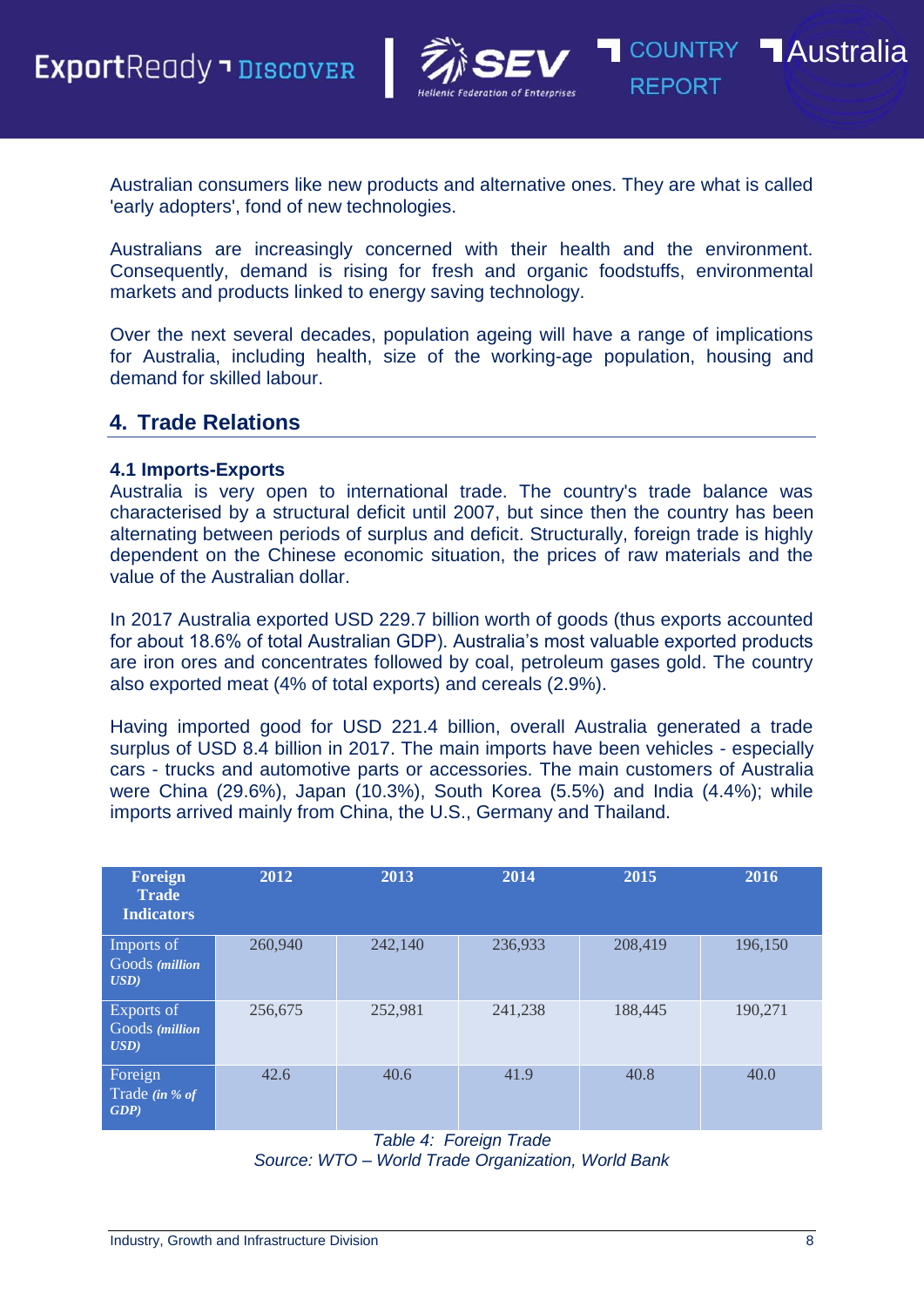# **Export**Ready - DISCOVER



I

**Australia** 

**REPORT** 

| <b>Main Customers</b><br>$(% f(x) = f(x)$ (% of Exports) | 2017  |
|----------------------------------------------------------|-------|
| China                                                    | 29.6% |
| Japan                                                    | 10.4% |
| South Korea                                              | 5.7%  |
| India                                                    | 4.7%  |
| Hong Kong                                                | 4.0%  |
| <b>United States</b>                                     | 3.7%  |
| New Zealand                                              | 3.0%  |
| Indonesia                                                | 2.1%  |
| <b>United Kingdom</b>                                    | 2.0%  |
| Singapore                                                | 1.6%  |

## *Table 5: Top 10 Export Partners. Source: UN Comtrade*

| <b>Main Suppliers</b><br>(% of Imports) | 2017  |
|-----------------------------------------|-------|
| China                                   | 21.9% |
| <b>United States</b>                    | 10.3% |
| Japan                                   | 7.2%  |
| South Korea                             | 7.0%  |
| Thailand                                | 4.8%  |
| Germany                                 | 4.7%  |
| Malaysia                                | 3.7%  |
| Singapore                               | 2.8%  |
| New Zealand                             | 2.7%  |
| <b>United Kingdom</b>                   | 2.4%  |

*Table 6: Top 10 Import Partners. Source: UN Comtrade* **230.2 bn USD of products exported in 2017**

| <b>Iron ores and</b><br>concentrates, incl. roasted<br>iron | 21.1% |
|-------------------------------------------------------------|-------|
| Coal; briquettes, ovoids<br>and similar solid fuels         | 18.8% |
| Petroleum gas and other<br>gaseous hydrocarbons             | 8.8%  |
| Gold, incl. gold plated<br>with platinum,<br>unwrought      | 5.7%  |
| Artificial corundum,<br>whether or not                      | 2.5%  |

Industry, Growth and Infrastructure Division 9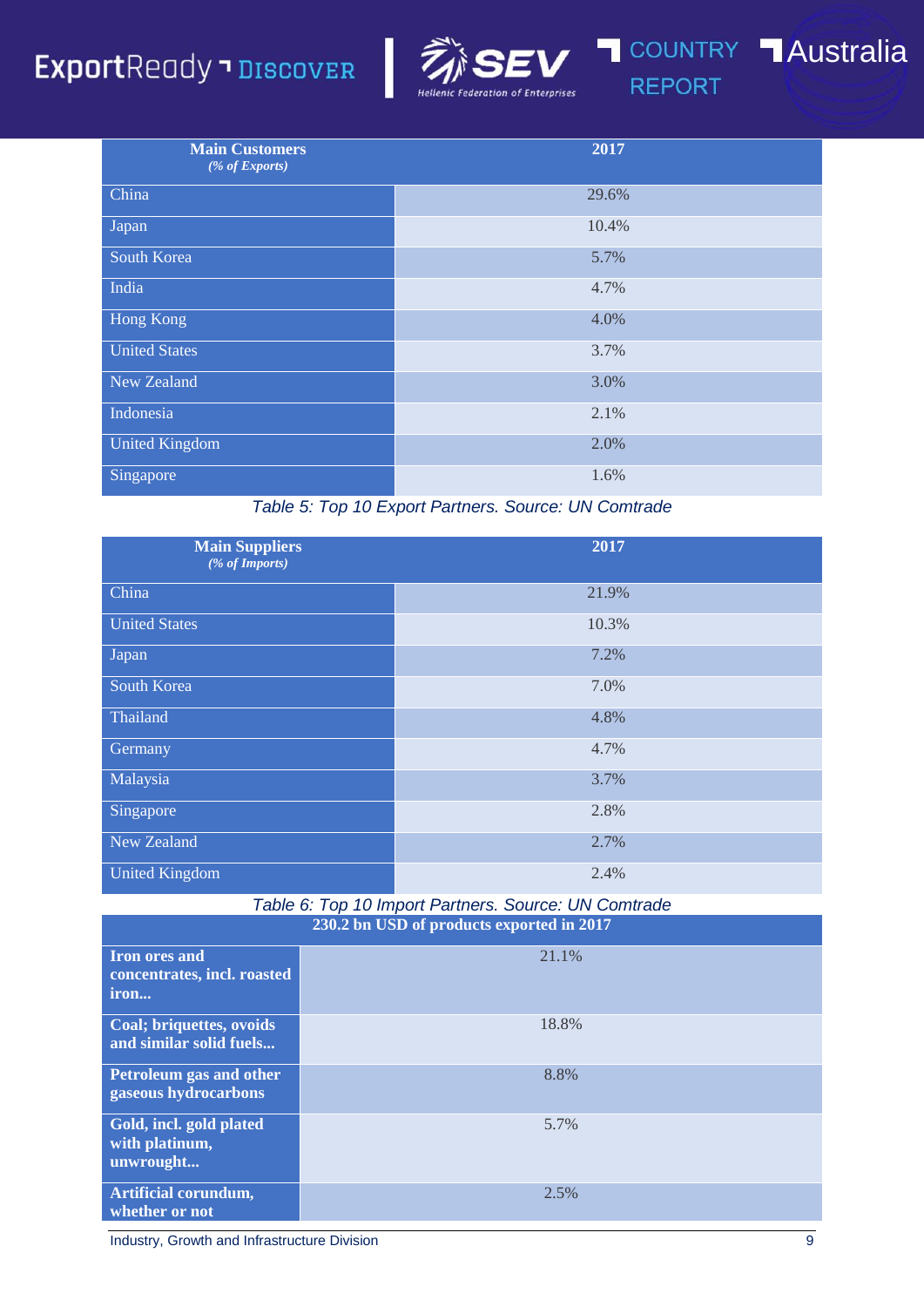# ExportReady - DISCOVER



I

**COUNTRY Australia REPORT** 

| chemically                                                    |      |
|---------------------------------------------------------------|------|
| <b>Wheat and meslin</b>                                       | 2.0% |
| <b>Petroleum oils and oils</b><br>obtained from<br>bituminous | 1.7% |
| Copper ores and<br>concentrates                               | 1.6% |
| Meat of bovine animals,<br>frozen                             | 1.5% |
| Wool, neither carded nor<br>combed                            | 1.2% |

*Table 7: Top 10 Import Goods. Source: UN Comtrade*

|                                                               | 228.4 bn USD of products imported in 2017 |
|---------------------------------------------------------------|-------------------------------------------|
| <b>Motor cars and other</b><br>motor vehicles<br>principally  | 7.9%                                      |
| <b>Petroleum oils and oils</b><br>obtained from<br>bituminous | 6.6%                                      |
| <b>Transmission apparatus</b><br>for radio-telephony,         | 3.5%                                      |
| <b>Petroleum oils and oils</b><br>obtained from<br>bituminous | 3.3%                                      |
| <b>Automatic data</b><br>processing machines and<br>units     | 3.2%                                      |
| <b>Motor vehicles for the</b><br>transport of goods, incl     | 3.0%                                      |
| Light-vessels, fire-floats,<br>dredgers, floating             | 2.7%                                      |
| <b>Medicaments consisting</b><br>of mixed or unmixed          | 2.4%                                      |
| Gold, incl. gold plated<br>with platinum,<br>unwrought        | 1.9%                                      |
| <b>Parts and accessories for</b><br>tractors, motor vehicles  | 1.0%                                      |

*Table 8: Top 10 Import Goods. Source: UN Comtrade*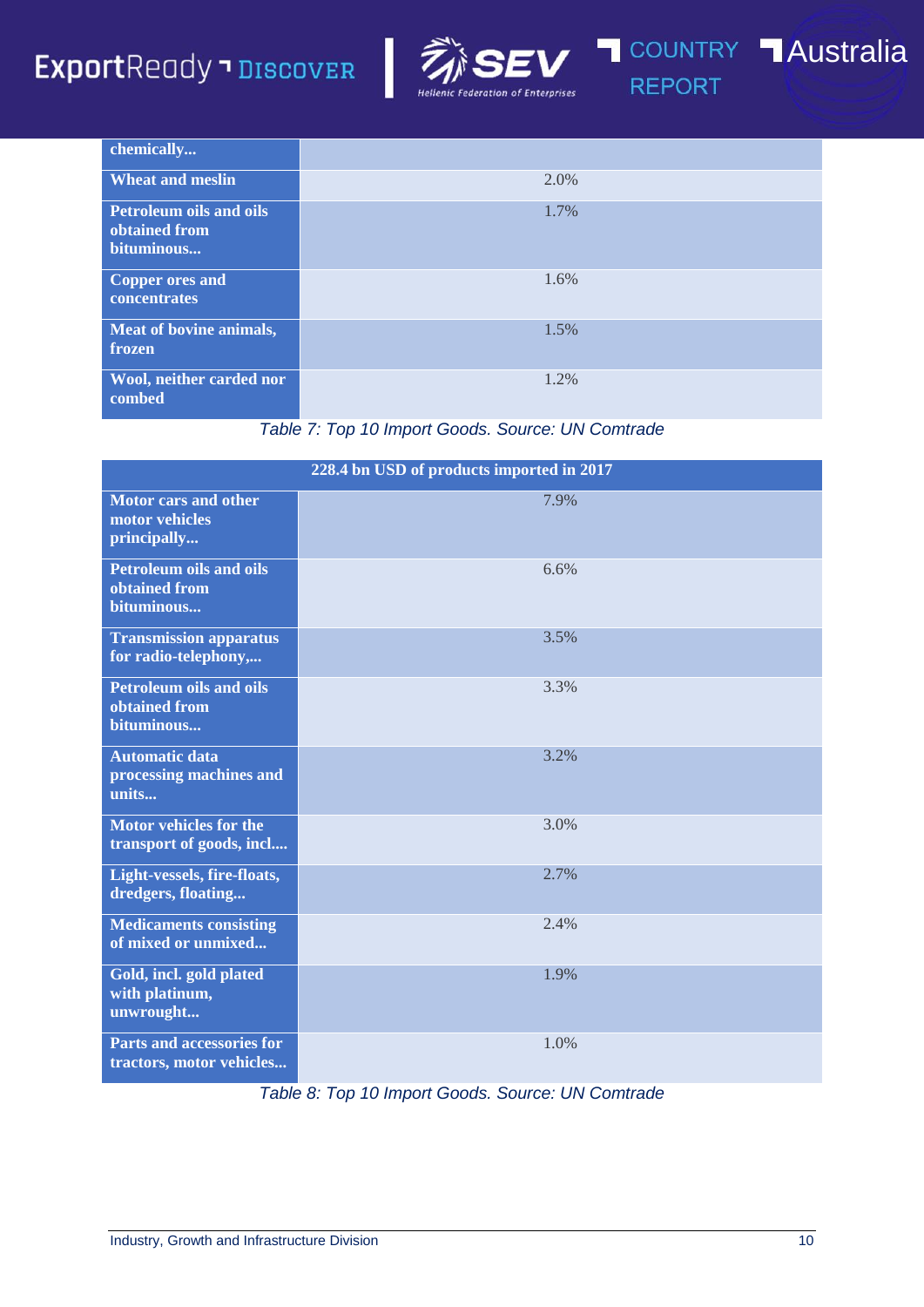

**REPORT** 

### **4.3Greek-Australian Trade Relations**

Greece enjoys a trade surplus in its economic relations with Australia. The top 5 categories of products that Greece exports to Australia are: preserved fruits and vegetables, dairy pproducts, pharmaceuticals, olive oil, and aluminum sheets

| <b>Exports to Australia</b>                                    | 2015        | 2016        | 2017        |
|----------------------------------------------------------------|-------------|-------------|-------------|
| <b>FOOD &amp; LIVE</b><br><b>ANIMALS</b>                       | 56.782.202  | 60.111.707  | 68.235.204  |
| <b>BEVERAGES &amp;</b><br><b>TOBACCO</b>                       | 2.428.957   | 2.534.793   | 3.014.503   |
| <b>CRUDE</b><br><b>MATERIALS,</b><br><b>INEDIBLE</b>           | 826.810     | 809.999     | 1.380.248   |
| <b>MINERAL FUELS,</b><br><b>LUBRICANTS</b>                     | 32.979      | 175.419     | 6.157       |
| <b>ANIMAL &amp;</b><br><b>VEGETABLE OILS,</b><br><b>FATS</b>   | 4.697.871   | 6.914.620   | 5.816.033   |
| <b>CHEMICALS &amp;</b><br><b>RELATED</b><br><b>PRODUCTS</b>    | 23.850.803  | 19.785.440  | 22.470.807  |
| <b>MANUFACTURED</b><br><b>GOODS</b>                            | 21.475.191  | 19.702.320  | 27.032.703  |
| <b>MACHINERY &amp;</b><br><b>TRANSPORT</b><br><b>EQUIPMENT</b> | 20.667.432  | 10.704.187  | 15.382.277  |
| <b>MISCELLANEOUS</b><br><b>MANUFACTURED</b><br><b>ARTICLES</b> | 5.572.002   | 5.473.959   | 5.425.900   |
| <b>OTHER</b><br><b>COMMODITIES</b>                             | 2.390.029   | 2.261.414   | 2.199.010   |
| <b>TOTAL</b>                                                   | 138.724.276 | 128.473.858 | 150.962.842 |

*Table 9: Greek Exports to Australia. Source: Eurostat*

| <b>Imports from</b><br><b>Australia</b>                      | 2015      | 2016      | 2017      |
|--------------------------------------------------------------|-----------|-----------|-----------|
| <b>FOOD &amp; LIVE</b><br><b>ANIMALS</b>                     | 1.843.658 | 2.091.614 | 1.900.987 |
| <b>BEVERAGES &amp;</b><br><b>TOBACCO</b>                     | 56.677    | 67.026    | 52.490    |
| <b>CRUDE</b><br><b>MATERIALS,</b><br><b>INEDIBLE</b>         | 652.830   | 373.559   | 465.583   |
| <b>MINERAL FUELS,</b><br><b>LUBRICANTS</b>                   | 123.513   | 189.701   | 186.224   |
| <b>ANIMAL &amp;</b><br><b>VEGETABLE OILS,</b><br><b>FATS</b> |           | ٠         |           |
| <b>CHEMICALS &amp;</b><br><b>RELATED</b><br><b>PRODUCTS</b>  | 1.763.456 | 1.780.552 | 3.146.978 |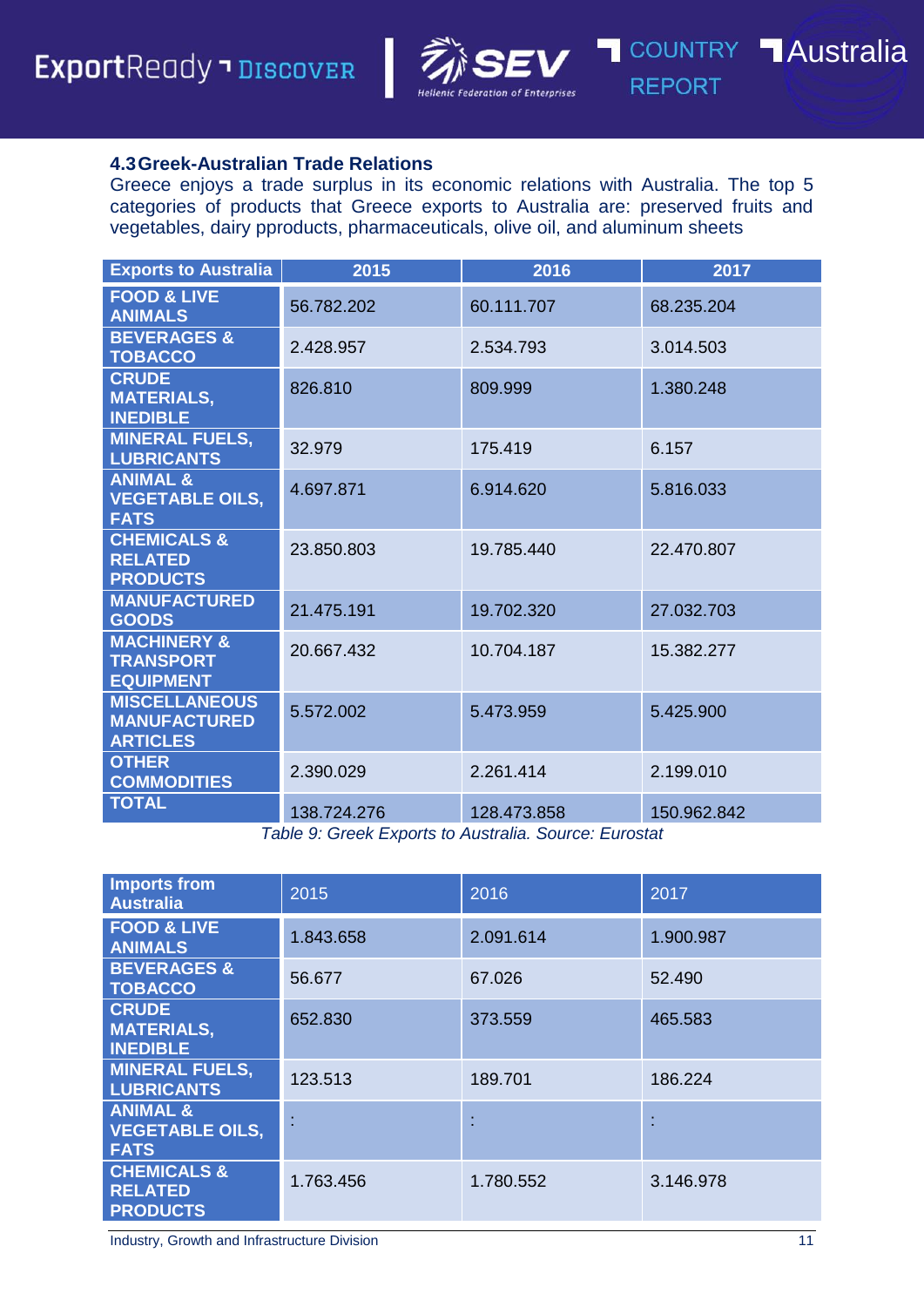

I



**REPORT** 



| <b>MANUFACTURED</b><br><b>GOODS</b>                            | 1.067.608 | 677.958   | 788.820    |
|----------------------------------------------------------------|-----------|-----------|------------|
| <b>MACHINERY &amp;</b><br><b>TRANSPORT</b><br><b>EQUIPMENT</b> | 2.698.572 | 3.262.411 | 6.570.985  |
| <b>MISCELLANEOUS</b><br><b>MANUFACTURED</b><br><b>ARTICLES</b> | 605.529   | 786.967   | 1.255.034  |
| <b>OTHER</b><br><b>COMMODITIES</b>                             |           | 23.500    | 5.820      |
| <b>TOTAL</b>                                                   | 8.811.843 | 9.253.288 | 14.372.921 |

*Table 10: Greek Imports from Australia. Source: Eurostat*